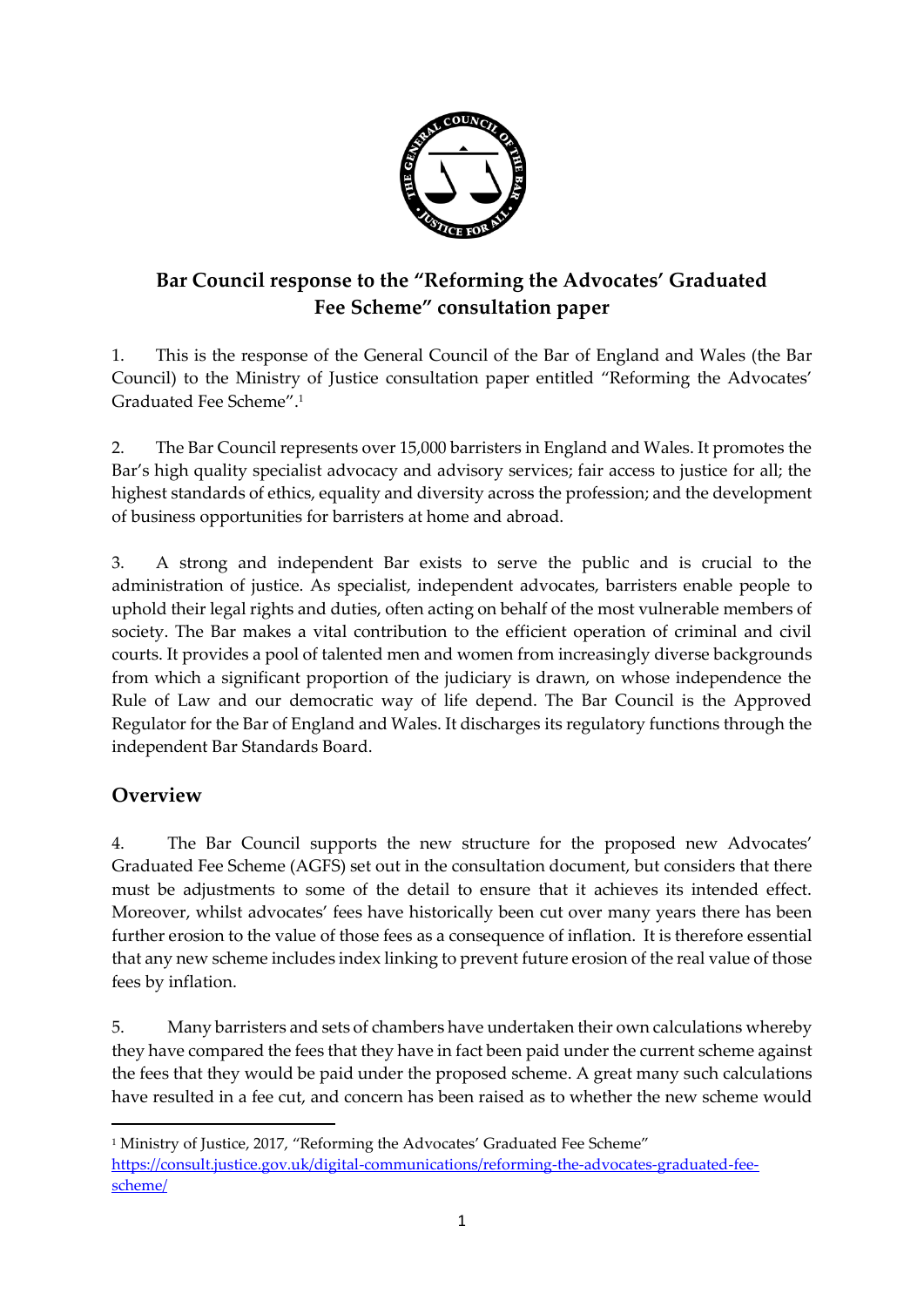indeed be cost neutral. One suggestion that has been made is that for the first six or twelve months of a new scheme, the old scheme could be run in parallel with it, after that period it would be possible to compare the total of the two calculations and adjustment be made as necessary. Others are concerned that running two schemes in parallel would be a significant administrative burden for advocates and the Legal Aid Agency (LAA). What is clear is that there should be ongoing reviews of the Scheme by some method, so that adjustments can be made in the light of experience.

6. The Bar Council notes that the cost neutrality assessment was based on the 2014/15 case mix, which was the full year of data available at the time the scheme was drawn up. Since then the 2015/16 data has become available. By its own admission, as set out in paragraph 69 of the Impact Assessment, the Ministry of Justice (MoJ) recognise that the currently proposed scheme amounts to a cut when compared against the 2015/2016 data: "Using 2015-16 data the proposed scheme was estimated to cost around 3% less than the current scheme." As a necessary starting point therefore the rates in the tables in the consultation should be increased by 3% to reflect the more recent data set. Uncertainties about cost neutrality are likely to remain, but what is certain is that any scheme which is introduced, if it does not have index linking built in, will result in a year on year fee cut. It is essential therefore that index linking is introduced in order to have the confidence of the profession. For several years, due to austerity, the public sector pay increases have been limited to 1%. By comparison, there is no justification that for advocates undertaking a demanding public service, their fees should have been successively cut, and then be kept at 0%.

# **Origins of the scheme and general support**

1

7. As acknowledged in paragraph 1.3 of the consultation document, the origins of the basic structure and case categorisation of the MoJ scheme being consulted on comes from a proposal from the Bar Council published<sup>2</sup> in October 2015. The Bar Council appreciates the constructive engagement that has taken place with the MoJ since that time, and would wish to see that constructive engagement continue, for the benefit of all.

8. In terms of overall structure, comparison of the Bar's original proposal with the MoJ consultation can in overview be seen by reference to the Bar Council's news release of its October 2015 proposal:

"Bar Council's Advocates' Graduated Fee Scheme (AGFS) Working Group, made up of Bar representatives from every Circuit at all levels of seniority, and the Criminal Bar Association, has been working for the last year to design a new scheme structure, which includes:

- The abolition of pages of prosecution evidence as the principal determinant of the level of fee
- Restoration of separate payments for sentences, Plea and Case Management Hearings and other ancillary hearings
- The abolition of the number of witnesses as a determinant of the fee;

<sup>2</sup> [http://www.barcouncil.org.uk/media-centre/news-and-press-releases/2015/october/bar-council](http://www.barcouncil.org.uk/media-centre/news-and-press-releases/2015/october/bar-council-working-group-re-designs-agfs-model/)[working-group-re-designs-agfs-model/](http://www.barcouncil.org.uk/media-centre/news-and-press-releases/2015/october/bar-council-working-group-re-designs-agfs-model/)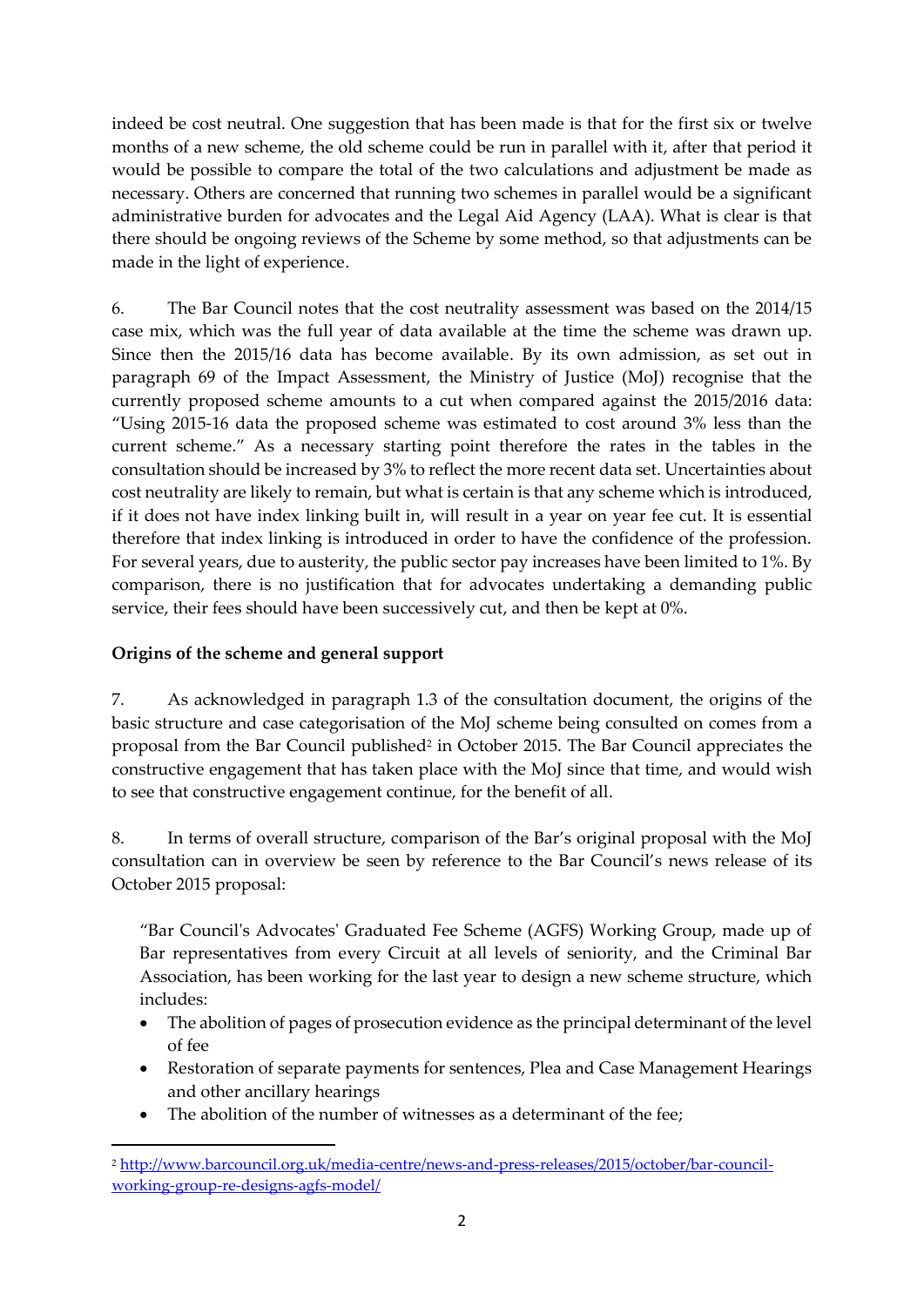- Daily payments tailored to reflect and reward the skill and experience of advocates across the categories and bands of cases
- The creation of a single standard case category into which a significant number of basic cases will fall, and
- A fair and permanent mechanism for reviewing of the operation of this Scheme."

The above features of that original proposal are present in the MoJ consultation, with the exception of the final bullet point, about which, as stated above, we seek assurances.

# **Supporting restructuring that is based upon the difficulty and amount of work required**

9. The Bar Council supports the restructuring of the AGFS to be more closely aligned to the level of difficulty and amount of work involved in advocacy of criminal defence cases.

10. The last time that the graduated fee scheme payment structure was closely examined to ensure that it related to the amount of work done was in 1996, when the first graduated fee scheme was originally designed by reference to assessed bills on hours of work completed. Since then, the scheme has been extended and case relativities changed many times with little or no reference to the amount of work required in each type of case. A restructuring of relativities based upon the level of difficulty and complexity required in cases from the experience of practitioners is therefore welcome.

11. The Bar Council welcomes, in line with the principle of the fee reflecting the work required, the rebalancing of the scheme in favour of remuneration of trial advocacy to reflect the amount of work required for those cases that go to trial. The Bar Council notes that some solicitor firms have argued that the AGFS should not be rebalanced because it could affect the remuneration levels of their firms (if they do not have solicitor advocates of sufficient experience whom lay clients might choose to instruct to undertake the most serious cases). The Bar Council is committed to the importance of the sustainability of the legal sector to provide access to justice. It is therefore important that the Litigators' Graduated Fee Scheme (LGFS) be rebalanced to properly reward litigators for the early stages of case preparation. The Bar Council notes the MoJ consultation<sup>3</sup> on LGFS and intends to respond to that consultation by the 24 March 2017 deadline.

12. As Professor Martin Chalkley has set out<sup>4</sup>, in 2006, the proportions spent on AGFS were: 58% for trials; 35% for Cracks; and 6% for Guilty Pleas. This was changed in the 2007 revision to: 55% for trials; 34% for cracks; and 11% for guilty pleas. So, in 2007 there was a very substantial proportionate increase paid to guilty pleas at the expense of trials. Then, from 2007 to 2013 the Government introduced a range of fee cuts where trial fees were cut more severely than guilty pleas (17% cut for trials and 14% cut for guilty pleas).

13. The previous substantial proportional increase to guilty plea fees in comparison to trials appeared to be based on an assumption that if an advocate was paid more for a guilty

<sup>3</sup> <https://consult.justice.gov.uk/digital-communications/lgfs-and-court-appointees/>

 $\overline{\phantom{a}}$ 

<sup>4</sup> [http://www.barcouncil.org.uk/media-centre/bar-blog/contributing-writers/2017/january/guest-blog](http://www.barcouncil.org.uk/media-centre/bar-blog/contributing-writers/2017/january/guest-blog-professor-martin-chalkley/)[professor-martin-chalkley/](http://www.barcouncil.org.uk/media-centre/bar-blog/contributing-writers/2017/january/guest-blog-professor-martin-chalkley/)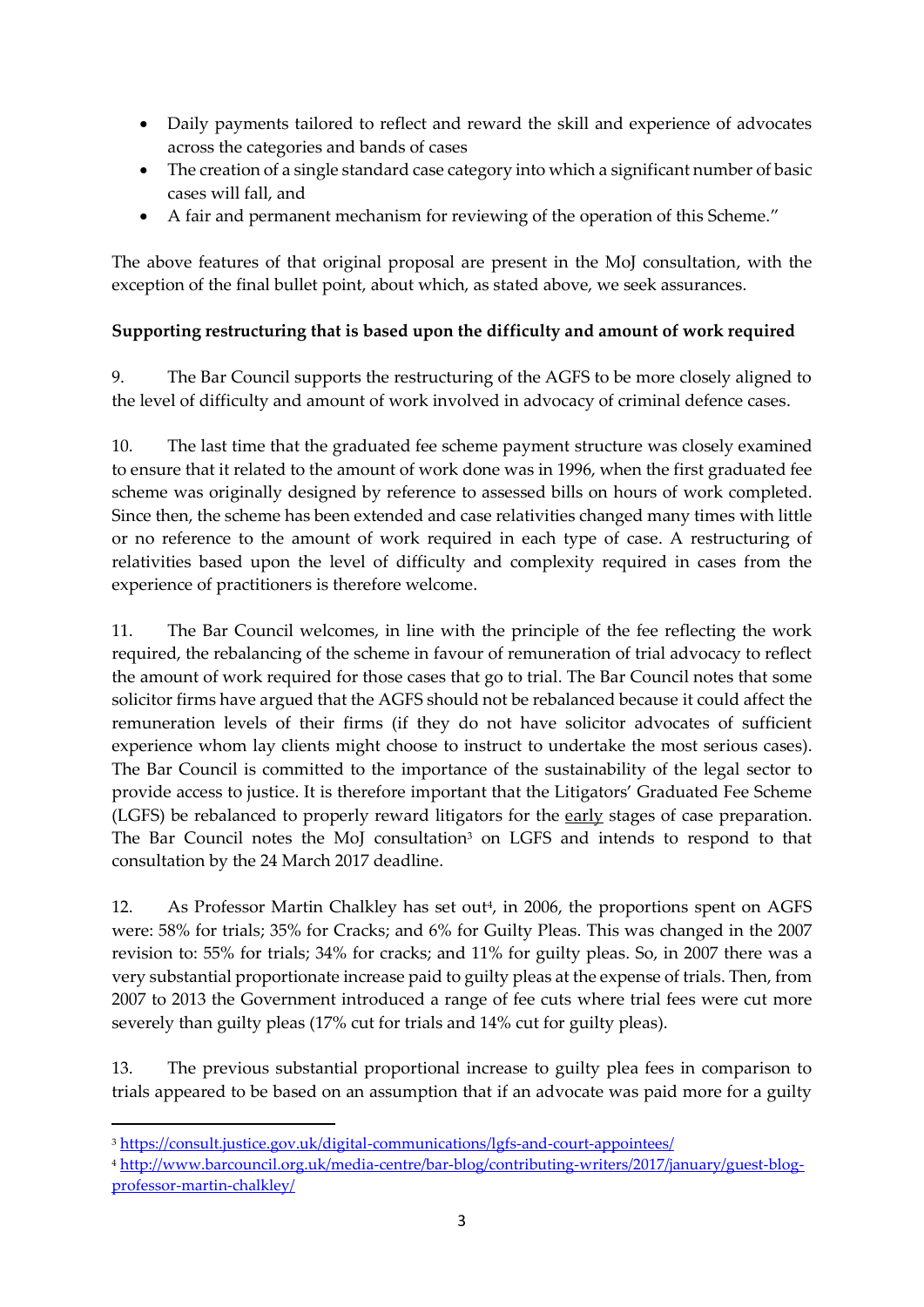plea, then the lay client was more likely to plead guilty, thereby reducing court costs. No evidence was provided to support the contention that advocates advice to the lay client on plea was based not on law and but on the advocate's personal financial interests. The Bar Standards Board (BSB) Handbook requires that barristers (Core Duty 2), "… must act in the best interests of each client". The Solicitors Regulation Authority (SRA) requires that solicitors (Principle 4), "… must act in the best interests of each client." Our strong view is that fees should be set to remunerate the amount of work required in a case, not as an attempt to manipulate lay client behaviour. If trials involve more work, they should be paid more.

#### **Supporting restructuring that can also enable career development**

14. A restructuring that pays higher fees for the more difficult work has the welcome benefit of supporting and encouraging career development. The current AGFS scheme was found to be far less graduated than had previously been supposed. Research undertaken jointly by the Bar Council and the MoJ in 2015, which combined MoJ fee payment data with Bar Council barrister data on year of call, gender and ethnicity, and published on the MoJ website<sup>5</sup> found that under the current AGFS:

"Most engaged barristers' average AGFS fee incomes increase with experience but the effect is small. Our estimate of fee progression suggests that AGFS fee income increases by around 2% for each five years of experience, equating to around a 14% increase over a 35 year career."

A restructure which will increase graduation is to be welcomed. Some of our specific proposals in relation to some of the details of the proposed scheme are intended to better reflect the amount of work required in certain cases and thus to reinforce this principle.

#### **Supporting restructuring but opposing the fee levels**

1

15. The Bar Council's support for restructuring does not mean that the Bar Council considers the rates proposed are adequate. Research commissioned by the Bar Council in October 2013 found that between 2007 and 2013, AGFS fees reduced by 21% in cash terms equating to 37% in real terms.<sup>6</sup> Another four years of inflation since 2013 means that those figures will be even worse today. This is an unsustainable situation and needs urgently rectifying. Not only does more money need to be put back into the scheme, but the scheme also needs to be made sustainable by index linking to prevent fees being eroded by inflation in the future. Without this the profession will become unsustainable.

<sup>5</sup> "The composition and remuneration of junior barristers under the Advocates' Graduated Fee Scheme in criminal legal aid", The Bar Council and Ministry of Justice Research and Data Working Group. Ministry of Justice Analytical Series 2015, page 2.

[https://www.gov.uk/government/publications/composition-and-remuneration-of-junior-barristers](https://www.gov.uk/government/publications/composition-and-remuneration-of-junior-barristers-under-the-advocates-graduated-fee-scheme-in-criminal-legal-aid)[under-the-advocates-graduated-fee-scheme-in-criminal-legal-aid](https://www.gov.uk/government/publications/composition-and-remuneration-of-junior-barristers-under-the-advocates-graduated-fee-scheme-in-criminal-legal-aid)

<sup>6</sup> Research undertaken by Prof Martin Chalkley, "Bar Council response to the Transforming Legal Aid: next steps consultation", page 52.

http://www.barcouncil.org.uk/media/235755/bar\_council\_response\_to\_the\_transforming\_legal\_aid next\_steps\_final.pdf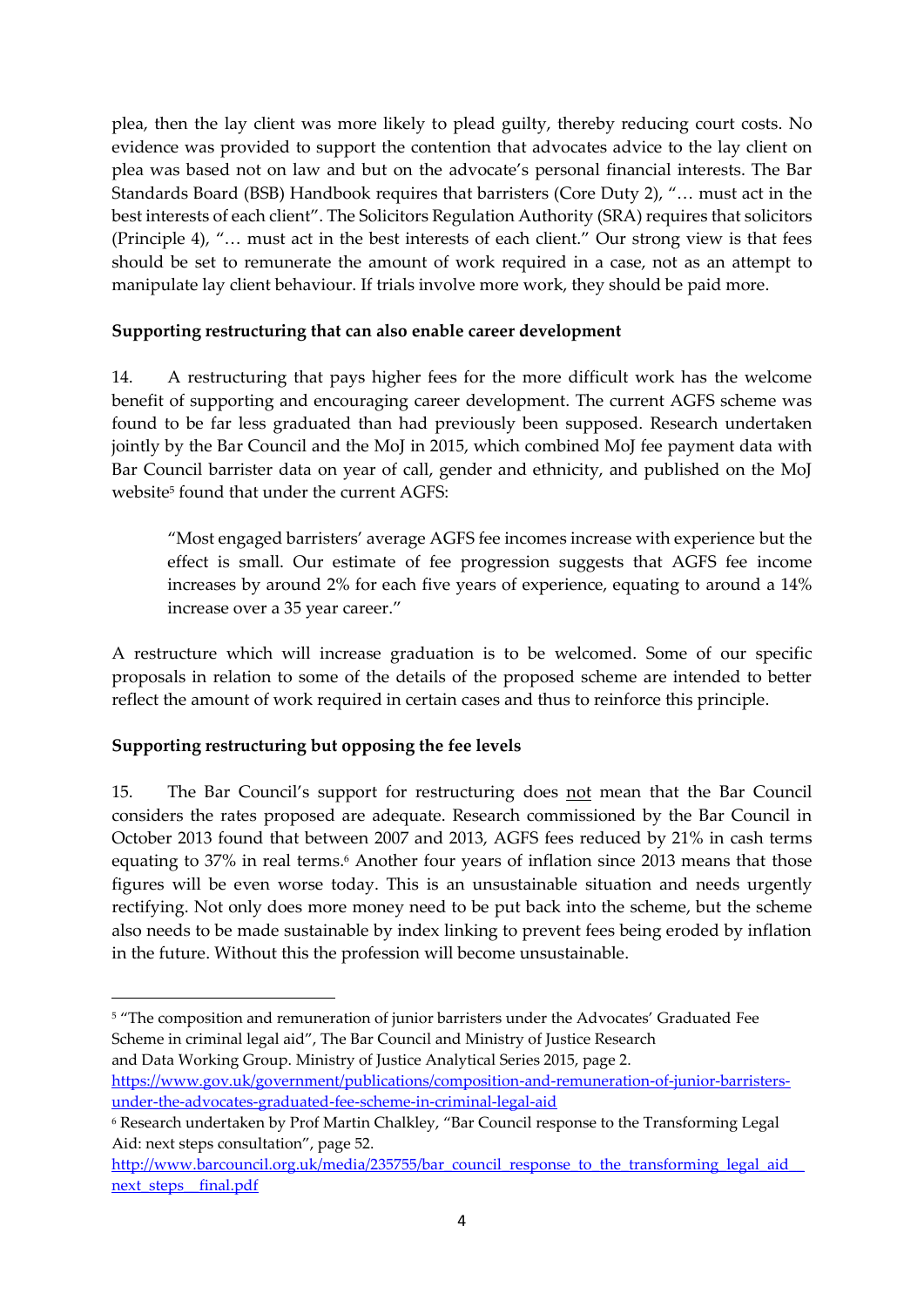16. We now turn to the specific questions in the consultation.

# **The consultation questions**

# **Q1: Do you agree with the proposed contents of the bundle? Please state yes/no and give reasons.**

17. Yes. The inclusion of the first four standard appearances and PTPH (Plea and Trial Preparation Hearing) in the current Scheme, whilst well intentioned when it was introduced in 2007, has had a detrimental impact, particularly for the junior end of the profession. The defence advocate is not in charge of the number of standard appearances - which are driven by the actions of the Court and the prosecution. In cases where there are a substantial number of standard appearances, the remuneration of the advocate is seriously eroded, particularly at the junior end where brief fees are lower. Court listing officers often do not set hearing dates in a way which takes account of the diary of the advocate, so the advocate will often have to pay another advocate to cover the standard appearance out of their brief fee.

18. The fact that the public purse has, since 2007, not had to pay for standard appearances has meant that there has been no data or financial incentive to drive down their number. Better Case Management is having a beneficial effect in reducing the number of unnecessary hearings, but the principle of payment for work done remains and those hearings that remain should be remunerated. This will also enable the more effective monitoring of their number and provide a financial incentive to further reduce unnecessary hearings. Further action also needs to be taken to remove the practise of some courts of having "warned lists" which are a huge cause of diary uncertainty and misuse of advocates' time which in turn has detrimental financial consequences for the advocate.

# **Q2: Do you agree that the first six standard appearances should be paid separately? Please state yes/no and give reasons.**

19. Yes. For the reasons given in answer to Question 1.

# **Q3: Do you agree that hearings in excess of six should be remunerated as part of the bundle? Please state yes/no and give reasons.**

20. Some amendment to the proposal is required. The Bar Council would prefer for every standard appearance to be separately paid, rather than just the first six, because that is consistent with the principle of payment for work done. Nevertheless, we recognise the need for the MoJ to have some reassurance over potential costs. The Bar Council would not support the MoJ holding back substantial funding for trials, cracks and guilty plea fees in order to keep money in reserve for a feared flood of cases with more than seven standard appearances which do not then materialise. Having some limit to provide reassurance to the MoJ may therefore be a necessary compromise. Nevertheless, the Bar Council proposes that there should be some adjustment, such that interim hospital orders and post sentence POCA (Proceeds of Crime Act) standard appearances, both of which fall outside of the normal Crown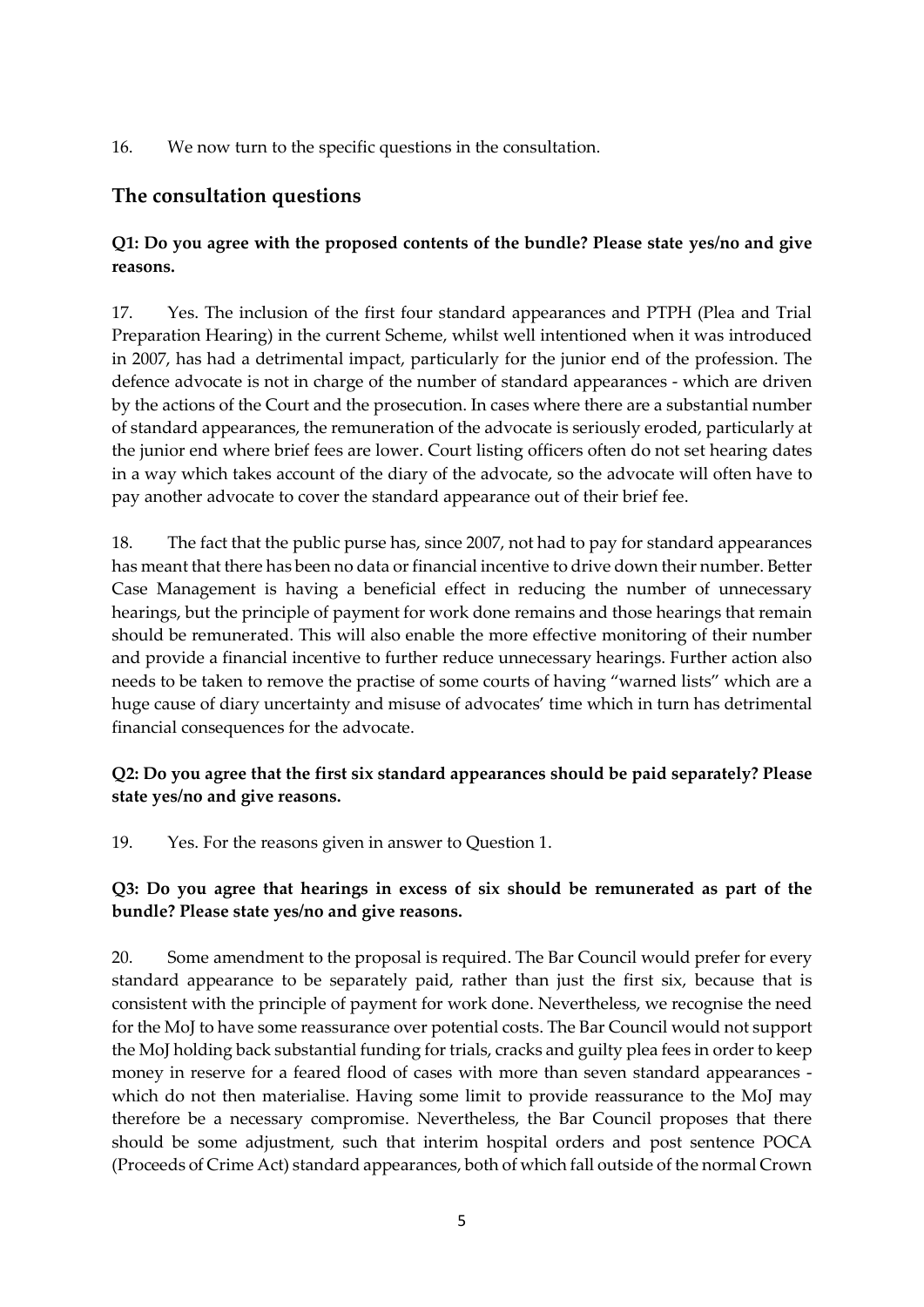Court trial regime, should be separately remunerated and not 'count' towards the six. Repeated hospital orders are required under the legislation and a reduction in the number of such hearings is wholly outside the control of the advocates. Consideration also needs to be given to hospital order cases in general, because these require a great deal of additional work unrelated to the difficulty of the case itself. One suggestion is for a final hospital order to be paid as a refresher commensurate to the Band of the case.

# **Q4: Do you agree that the second day of trial advocacy should be paid for separately? Please state yes/no and give reasons.**

21. Yes. This is also in line with the principle of payment for work done. A two day trial should be paid more than a one day trial.

# **Q5: Do you agree that we should introduce the more complex and nuanced category/offence system proposed? Please state yes/no and give reasons.**

22. Yes. Whilst many barristers would prefer to keep the Pages of Prosecution Evidence (PPE) proxy, the Bar Council accepts that maintaining a PPE system for all cases is unlikely to be sustainable in the long term with the ever increasing amount of electronic evidence and debate over what constitutes a page in order for it to count as PPE. An alternative proxy for amount of work, difficulty and seriousness is therefore required and the introduction of more categories and bands to provide the graduation by reference to the relative amount of work that different types of case involve is a good way forward.

23. Some barristers are concerned that the new categorisation would be open to 'cherry picking'. In the current scheme cases with a very high page count are much better rewarded in order to compensate for the additional work involved. Under the proposed scheme they would have the same fee as another case in the same category with a low page count (apart from bands 5 and 8 where page count would play a role in banding). The concern is that solicitor firms might inappropriately influence the lay client in choice of representative, directing the lay client to an in-house advocate for cases with low page count, and 'briefing out' the higher page count cases to self-employed advocates. The Bar Council continues to await the MoJ response to its October 2015 "Enhancing the Quality of Criminal Advocacy" consultation<sup>7</sup> which included proposals for demonstrating transparency of client choice. For example page 23 of that consultation included the questions:

"Q9: Do you agree that litigators should have to sign a declaration which makes clear that the client has been fully informed about the choice of advocate available to them? Do you consider that this will be effective?

Q10: Do you agree that the Plea and Trial Preparation Hearing form would be the correct vehicle to manifest the obligation for transparency of client choice? [...]"

 $\overline{\phantom{a}}$ 

<sup>7</sup> <https://consult.justice.gov.uk/digital-communications/enhancing-the-quality-of-criminal-advocacy/>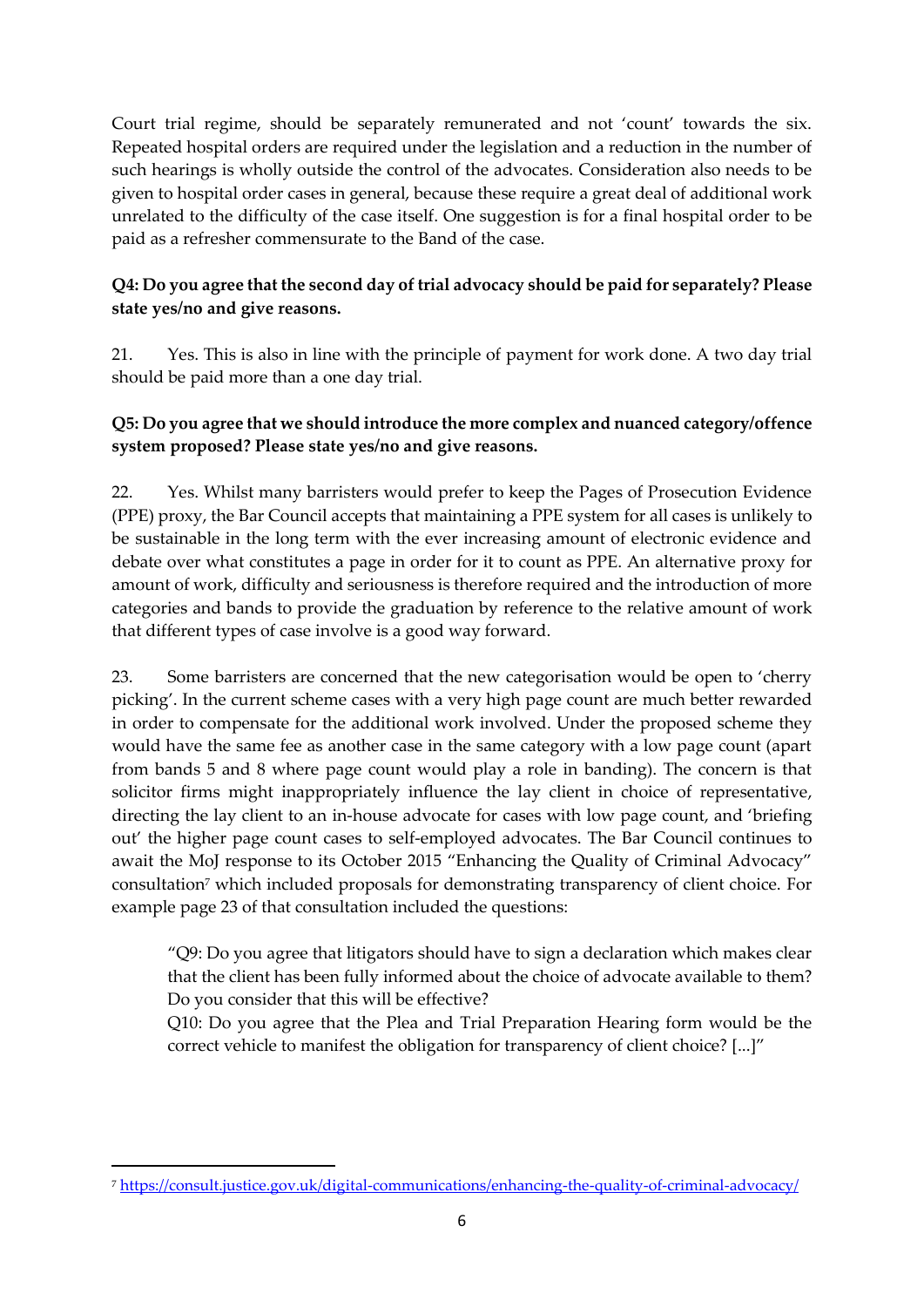The Bar Council's response<sup>8</sup> to the Consultation was submitted in November 2015. The outcome of that consultation is still urgently awaited and will play a key role in ensuring that the new fee scheme operates fairly.

# **Q6: Do you agree that this is the best way to capture complexity? Please state yes/no and give reasons.**

24. Yes. For the reasons given in answer to Question 5.

### **Q7: Do you agree that a category of standard cases should be introduced? Please state yes/no and give reasons.**

25. Yes. There are more than 1,500 offence categories (Annex 4 of the consultation). If each had a separately set fee, the scheme would be hugely and unnecessarily complex.

# **Q8: Do you agree with the categories proposed? Please state yes/no and give reasons.**

26. We are answering Questions 8 and 9 together. The Bar Council agrees with the basic structure of the categories and bandings. Following feedback received and further analysis, the Bar Council proposes the following adjustments:

#### i.) Section 20 cases and Actual Bodily Harm cases

Page 63 of Annex 4, lists both "Inflicting Grievous Bodily Harm without intent" and "Malicious Wounding Offences", contrary to section 20 of the Offences against the Person Act 1861, to be Standard Category 16.1. The experience of practitioners is that the amount and the level of work required for these cases is greater than other Standard Category cases. For example Section 20 cases can involve catastrophic brain injury. They should therefore be classified as Band 3.4. The same should also be considered for Actual Bodily Harm.

#### ii.) Definition of Armed Robbery

Band 10.1 refers to robbery with a "firearm / imitation firearm". That definition needs to be amended to be for armed robbery, irrespective of whether the weapon is a firearm, knife or other weapon.

#### iii.) Affray and Violent Disorder

1

Firstly, page 67 of Annex 4, lists "Affray" to be Standard Category/Band 16.1. However, lengthy affray cases, such as football violence, can involve many witnesses and many pages of evidence, and would therefore be more appropriate at the bottom band of Category 14.

<sup>8</sup>[http://www.barcouncil.org.uk/media/404222/preserving\\_and\\_enhancing\\_the\\_quality\\_of\\_advocacy\\_c](http://www.barcouncil.org.uk/media/404222/preserving_and_enhancing_the_quality_of_advocacy_consultation_response_-_final_for_submission.pdf) [onsultation\\_response\\_-\\_final\\_for\\_submission.pdf](http://www.barcouncil.org.uk/media/404222/preserving_and_enhancing_the_quality_of_advocacy_consultation_response_-_final_for_submission.pdf)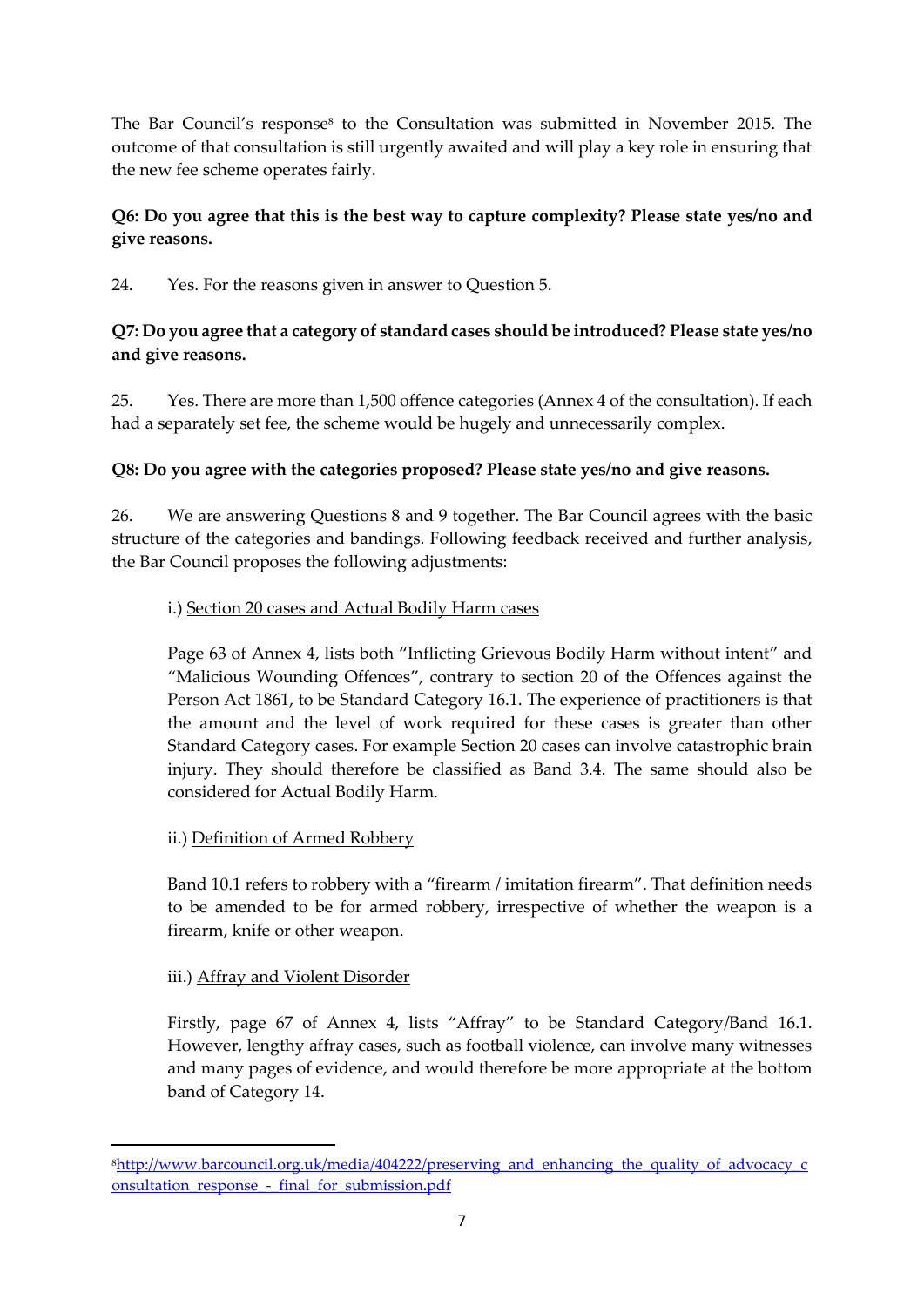Secondly, the current proposal has: Band 14.2 violent disorder; and Band 14.1 Riot and prison mutiny. However, in practise, prison riots are nearly always charged as violent disorder, because the police do not wish the Riot Act to be triggered. Prison mutiny is almost impossible to prove. The intention of Band 14.1 to reflect the increased work involved in this type of case will often not be available in practice.

Both these points can be addressed by an amendment to Category 14, by which violent disorder be a category with rates set at between those of 14.1 and 14.2, and Affray to be a category paid at 14.2 rates.

#### iv.) Sexual offences

 $\overline{\phantom{a}}$ 

Engaging with child witnesses, as well as historical allegations in which the complainant was a child, requires particular skills and training. The original Bar Council Working Group proposal<sup>9</sup> had two separate bands: one for child sexual offences and one for adult sexual offences, to properly reflect the additional seriousness and complexity of child sexual offence cases. The current AGFS scheme recognises this by categorising many sexual offences against children in the same higher category as the offence of rape (class J). However, the MoJ consultation proposal has a single Band 4, with three category levels: 4.1 rape; 4.2 sexual assault; 4.3 other (unless standard). This simplification has unintended consequences. For example, offences such as: incest by a man with a girl under 13 (Annex 4, page 7); and permitting a girl under 13 to use premises for intercourse (Annex 4 page 8), would inappropriately be Band 4.3 the lowest category.

Another point that has been made is that there can be certain types of sexual offence cases that would not be properly remunerated even under 4.1, and so a further enhanced category would be appropriate for such exceptional cases. These would be multiple complainant cases, multiple defendant child exploitation cases, and historical cases where there are significant problems investigating because of the age of the complainant(s).

The Bar Council offers to work with the MoJ to review the proposed sexual offences category in order to address these points.

#### v.) Bands 5.3 and 5.4 Refresher (Daily Attendance Fee)

The refresher for lower level fraud offences (page 42 of the consultation paper) would be £400 for Band 5.3 and £350 for Band 5.4 for a Junior. The Bar Council proposes that these should be amended to match the refresher for Bands 5.2, i.e. £500. These cases can attract lengthy sentences. At the refresher rates proposed in the consultation, the longer the trial goes on, the worse the advocate would be remunerated in comparison with the current scheme.

<sup>9</sup> page 13, "Bar Council's Advocates' Graduated Fee Scheme (AGFS) Working Group Draft proposal for a new Scheme" October 2015 [http://www.barcouncil.org.uk/media/393156/bc\\_agfs\\_working\\_group\\_summary\\_150110.pdf](http://www.barcouncil.org.uk/media/393156/bc_agfs_working_group_summary_150110.pdf)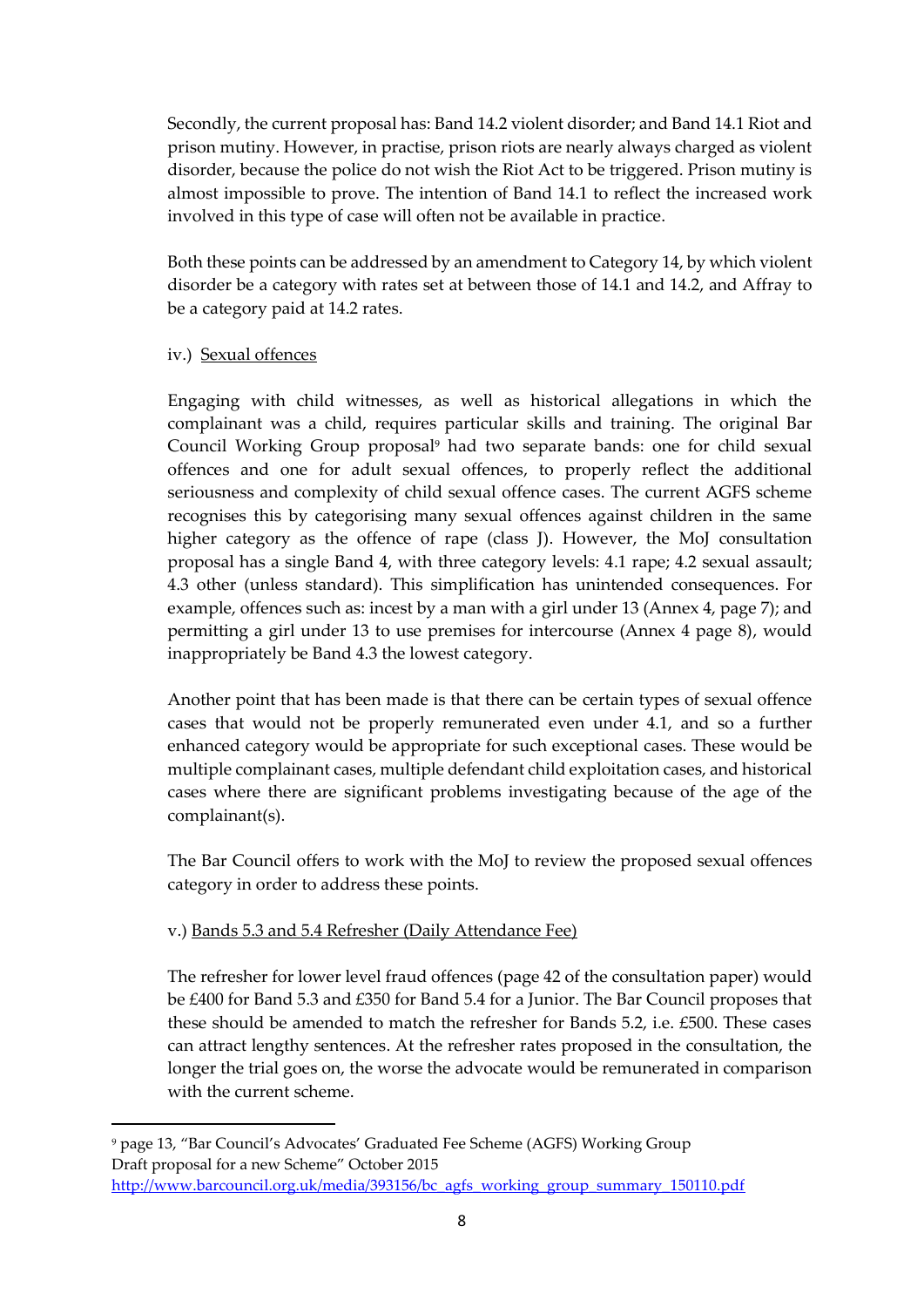#### vi.) Category 8: Drugs offences

Class A drugs cases where there are over 5,000 pages of evidence would pay as Band 8.1. However, if there are over 5,000 pages of evidence and the drugs are either Class B or C, they would be in Bands 8.2 and 8.3 respectively. On reflection, the amount of work involved in such paper heavy cases means that they should be remunerated in Band 8.1.

Class A drugs cases where there is over 1,000 pages of evidence would pay as Band 8.4. However, if there is over 1,000 pages of evidence and the drugs are either Class B or C, they would be in Bands 8.5 and 8.6 respectively. As above, the amount of work involved in such paper heavy cases means that they should be remunerated in Band 8.4.

The refresher for low level drugs offences is (page 43 of the consultation paper) proposed as £400 for Band 8.6 and £350 for Band 8.7 for a Junior. The Bar Council proposes that these should be amended to match the refresher for Bands 8.2-8.5, i.e. £450. As above, these cases can also attract lengthy sentences, and at the refresher rates proposed in the consultation, the longer the trial goes on, the worse the advocate would be remunerated in comparison with the current scheme.

All of the above amendments could be made by simplifying Category 8 into only three bands - 8.1, 8.4, and 8.7.

Pages 61 and 62 of Annex 4, the various offences of "Permitting premises to be used for unlawful purposes" under the Misuse of Drugs Act, are, under the current scheme paid as Category B. Under the proposed scheme they would be paid as a standard category 16.1. On reflection these offences should be included within Band 8.7 given that it is a serious offence that can attract lengthy sentences.

#### vii.) High value burglaries

Burglary when an indictable offence (Annex 4, page 27) would, under the proposal be Band 10.2, and 'either way' burglary offences as standard category 16.1 (Annex 4, page 82). However, a case such as the Hatton Garden safe deposit burglary is an example of a case that would be more appropriately remunerated as Band 10.1. The Bar Council Working Group's original 2015 draft scheme proposed<sup>10</sup> that a burglary over a value of £500,000 should go into the highest burglary category. Band 10.1 could therefore be amended accordingly.

#### viii.) Elected cases not proceeded

 $\overline{\phantom{a}}$ 

<sup>10</sup> page 14, "Bar Council's Advocates' Graduated Fee Scheme (AGFS) Working Group Draft proposal for a new Scheme" October 2015 [http://www.barcouncil.org.uk/media/393156/bc\\_agfs\\_working\\_group\\_summary\\_150110.pdf](http://www.barcouncil.org.uk/media/393156/bc_agfs_working_group_summary_150110.pdf)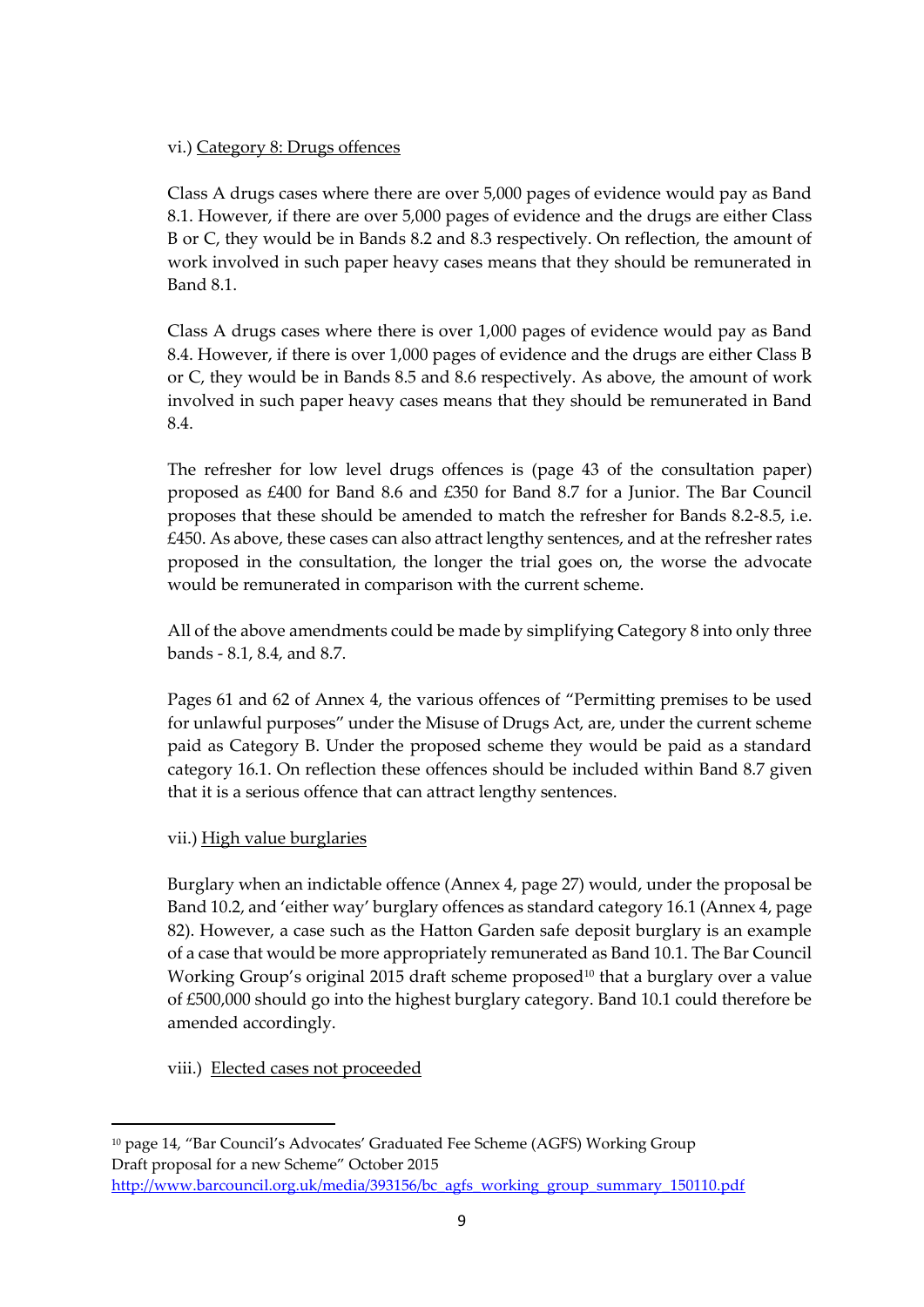The Ancillary Fees table on page 44 of the consultation proposes to pay these cases a fixed fee of £194. This goes entirely against the principle of paying for the amount of work required. Whether a case is 'sent' by the magistrates court, or is one in which the lay client 'elects' Crown Court trial, the advocate still has to prepare the case for trial, and should not be penalised in terms of fee because of the choice of the lay client for a Crown Court hearing. Neither should advocates be penalised when the prosecution accepts pleas to lesser offences or cases are dropped or for some other reason outside the advocate's control. This proposed remuneration flies in the face of the objective that remuneration should reflect the work required. The "elected cases not proceeded" fixed fee should be abolished and such cases should be paid as a guilty plea or cracked trial in the normal way.

#### ix.) Ground Rules Hearings

The Ancillary Fees table on page 44 lists the fee for Disclosure Hearings and Admissibility of Evidence Hearings. To those titles should be added Ground Rules Hearings, which should be paid in the same way and at the same rate - dealing as they do with the admissibility of evidence.

#### x.) Newton Hearings

The consultation document does not mention how Newton Hearings will be paid. These could be paid in the following way. The main fee would be defined by the stage at which the plea was entered, i.e. guilty plea or cracked trial fee. The date of the trial of issue would be paid at the appropriate refresher for that class of case, irrespective of whether or not the trial of issue was effective.

#### xi.) Criminal behaviour orders

Criminal behaviour orders are a new criminal disposal not specifically catered for in the 2013 Regulations. The new Scheme should cater for these hearings by paying them as a miscellaneous brief fee on the basis that they are analogous to Newton hearings.

27. It is likely that after the new Scheme is implemented practical experience will highlight where further adjustments or improvements to the categories are required. It is therefore important to have a regular and effective review mechanism. Constructive engagement should therefore continue.

28. A further point worth considering is the need to be able to cater for exceptional cases. There is always the possibility that, however well designed the categorisation scheme is, there can be exceptional cases within a class whereby the fee in the band is, on any judgment, inadequate. Examples have been given of Band 13.1 human trafficking. There can be cases of organised trafficking of huge numbers of people where the amount of work required is out of all proportion to other cases in its type. There is a risk that there could be cases of exceptional nature which no advocate is prepared to undertake for the fee offered. This would be highly undesirable. The Scheme should thereby include a mechanism whereby an individual case could be notionally placed, by the LAA, into a higher category, or could be remunerated by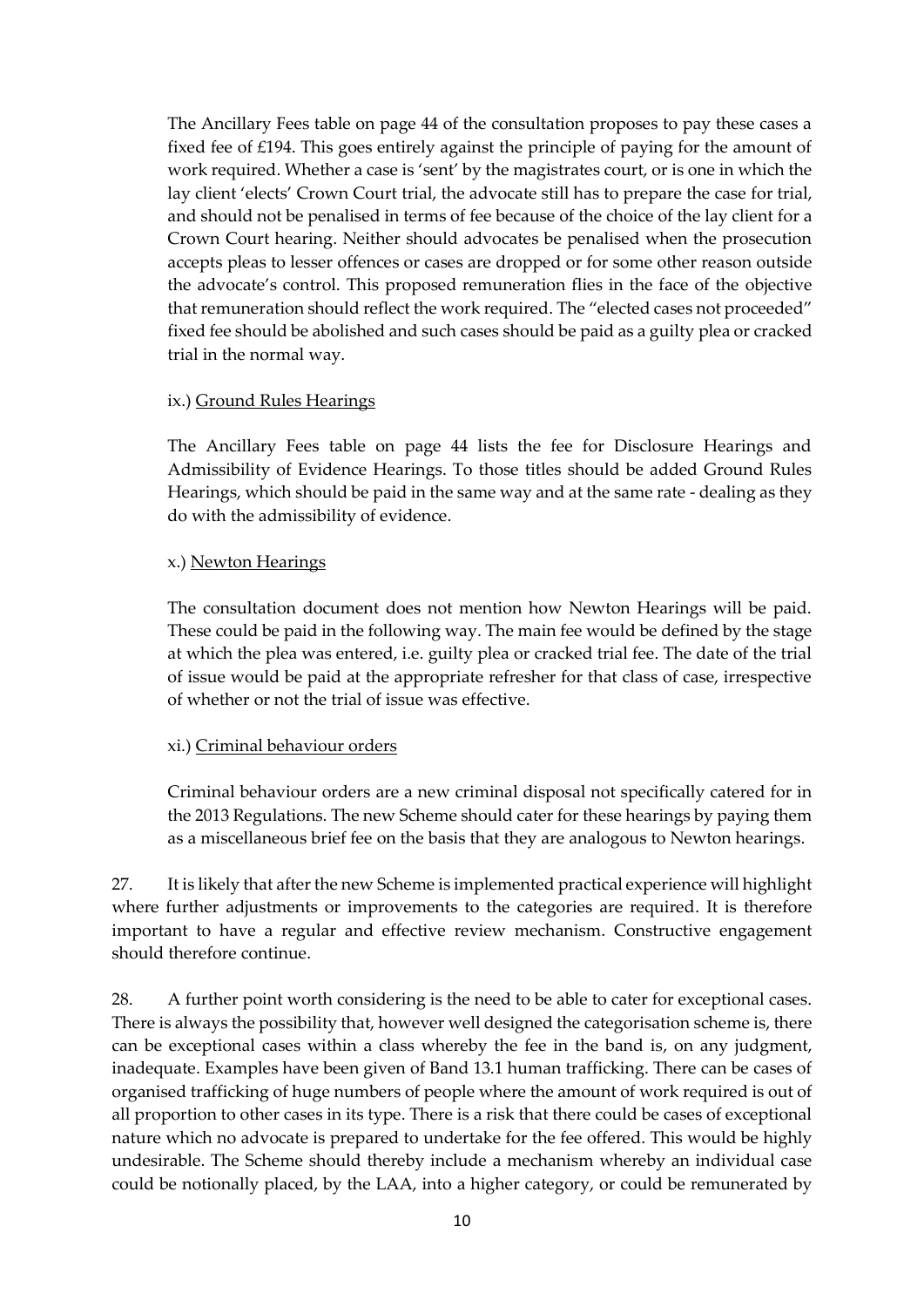way of an exceptional fee agreed in advance, or by way of special preparation. The experience of the National Taxing Team could be used in such rare cases for agreeing what would be reasonable remuneration.

# **Q9: Do you agree with the bandings proposed? Please state yes/no and give reasons.**

29. See answer to Q8.

# **Q10: Do you agree with the individual mapping of offences to categories and bandings as set out in Annex 4? Please state yes/no and give reasons.**

30. Yes. It is fundamental to the scheme that the difficulty, complexity and seriousness of the work for different offences should be a major element in the graduation. It is therefore important that each offence is allocated to a category and band. Amendments are proposed in answer to Q8. It is also important that when Parliament introduces a new offence that there should be a standing body - to include representation from the Bar Council and Law Society - to assign the new offence to the appropriate band.

# **Q11: Do you agree with the individual fees proposed in Annex 2 (Indicative Fee Table)? Please state yes/no and give reasons.**

31. No for the reasons set out in paragraph 15 of this response. That said, the proportionality between different cases is generally right, subject to some amendments set out in answer to Question 8.

# **Q12: Do you agree with the relativities between the individual fees proposed in Annex 2 (Indicative Fee Table)? Please state yes/no and give reasons.**

32. Broadly yes, subject to the amendments proposed set out in answer to Question 8. See paragraphs 9-13 of this response where we supported the rebalancing based on the amount of work required and the complexity, difficulty and seriousness.

# **Q13: Do you agree with the relativities proposed to decide fees between types of advocate? Please state yes/no and give reasons.**

33. Yes. Whilst members of the Bar are unlikely to ever be of one mind over the fee relativities between QCs and Juniors, there is not a groundswell majority calling to change the relativities.

# **Q14: Do you agree that we should retain Pages of Prosecution Evidence as a factor for measuring complexity in drugs and dishonesty cases? Please state yes/no and give reasons.**

34. Yes. For the reasons given in paragraph 5.11 of the consultation document.

**Q15: Do you agree that the relative fees for guilty pleas, cracks and full trials are correct? Please state yes/no and give reasons.**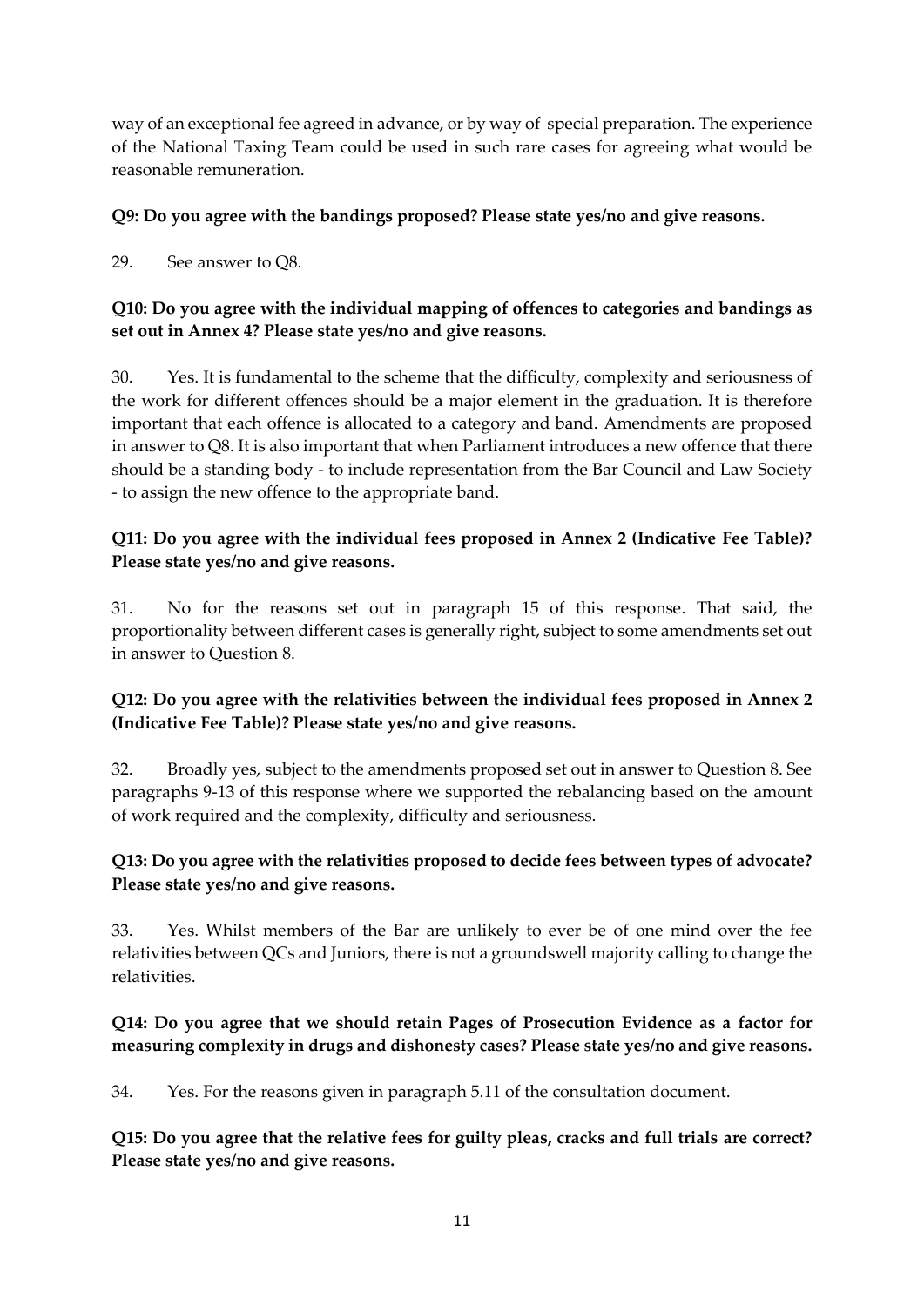35. Yes. For the reasons given in paragraphs 12-13 of this response.

# **Q16: Do you agree that the point at which the defence files a certificate of trial readiness should trigger the payment of the cracked trial fee? Please state yes/no and give reasons.**

36. No. Whilst the principle is correct that a cracked trial fee be a higher fee than a guilty plea fee in order to remunerate the advocate for the additional work required in preparing for trial; the proposal to amend the method of calculation has, on reflection, not found favour for justifiable reasons. The date at which the certificate of trial readiness is supplied is in the hands of the litigator, who may not always be efficient in their administration. It would be unfair on the advocate if the lower fee is payable simply because the instructing solicitor has been tardy in submitting the form. Furthermore, there can be occasions where the litigator is duty bound not to submit the form, such as where the advocate has prepared for trial, but there is an ongoing dispute over whether the prosecution has made full disclosure. A suggestion has been made that the date could be taken as the date which is recorded at the PTPH as the date at which the certificate of trial readiness should be supplied. However, these dates are not uniformly set at the same time across all courts, and so could not necessarily be relied upon. The Bar Council proposes therefore either:

a.) Retain the current method of calculation of 'thirds'.

or:

b.) A cracked trial could be triggered by the Stage 3 date under Better Case Management regime, which is after the defence statement (Stage 2) and therefore after the advocate will have properly reviewed the case and worked on the basis that the trial would be effective.

On balance it is probably best to retain the current system, rather than go to the administrative expense and potential difficulty of introducing a change.

# **Q17: Do you agree that special preparation should be retained in the circumstances set out in Section 7 of the consultation document? Please state yes/no and give reasons.**

37. Yes. We support the balance achieved in paragraphs 7.1 - 7.6 of the consultation.

# **Q18: Do you agree that the wasted preparation provisions should remain unchanged? Please state yes/no and give reasons.**

38. No. paragraph 18 of Schedule 1 of the Criminal Legal Aid (Remuneration) Regulations 2013 state:

"18.— Fees for wasted preparation

(1) A wasted preparation fee may be claimed where a trial advocate in any case to which this paragraph applies is prevented from representing the assisted person in the main hearing by any of the following circumstances—

[...] (c) the trial advocate has withdrawn from the case with the leave of the court because of the trial advocate's professional code of conduct or to avoid embarrassment in the exercise of the trial advocate's profession;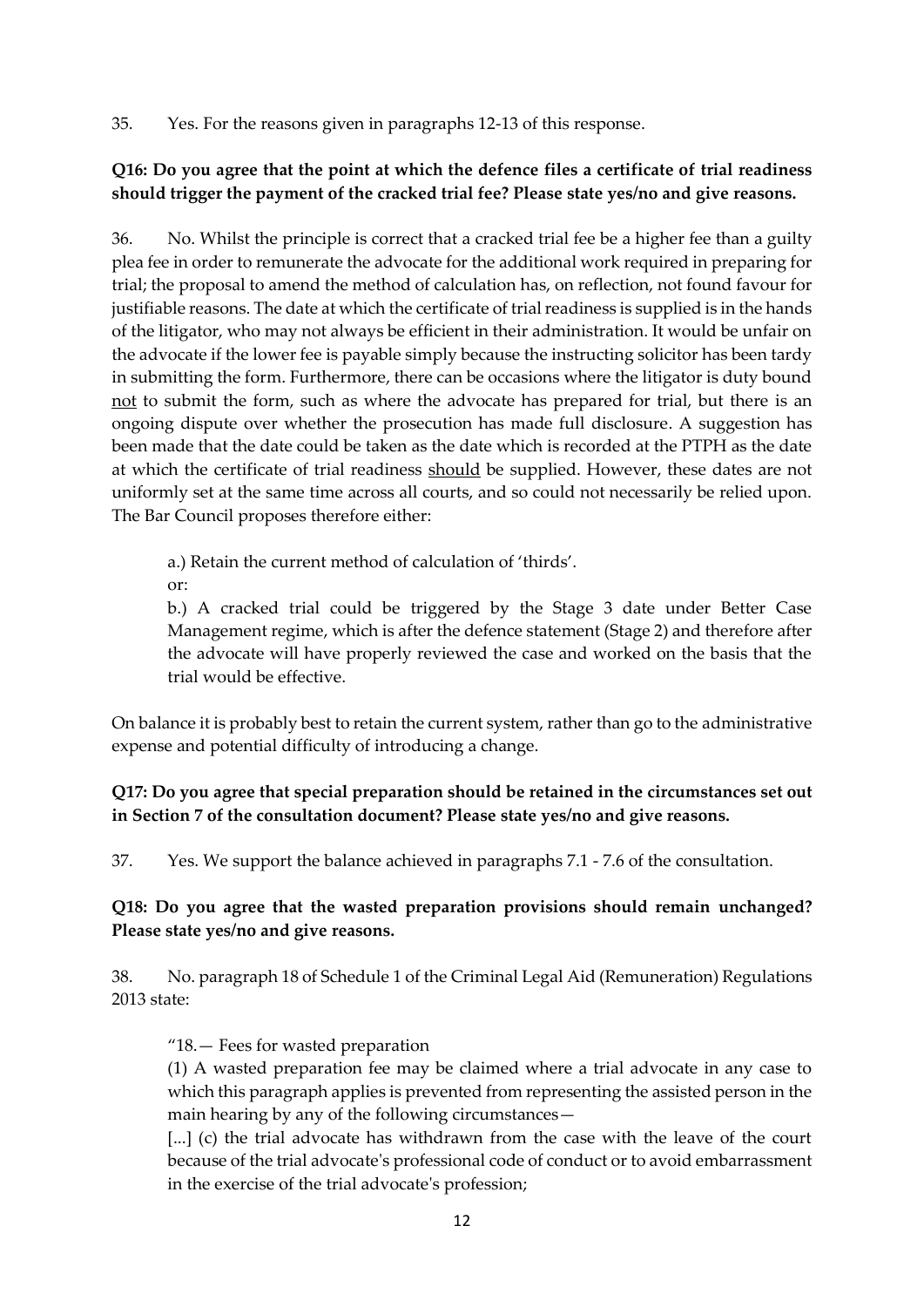[...] (2) This paragraph applies to every case on indictment to which this Schedule applies provided that—

(a) the case goes to trial, and the trial lasts for five days or more; [...]"

39. On the occasions counsel is required by their code of conduct to withdraw from a case mid-trial, this tended to precipitate a new trial with new counsel. New counsel would be entitled to their own brief fee for the new trial. The more recent trend, however, is for judges to press on with the current trial, giving new counsel time to read-in to the case. In those circumstances, the current regulations only permit the payment of one brief fee, to be shared between the two advocates, with one advocate able to claim wasted preparation (though even here the LAA have started to refuse to pay wasted preparation in some of these cases, and the Bar Council is aware that one such case is in the process of being appealed to a Costs Judge).

40. For the new Scheme the regulations need to ensure that both the counsel who is required to withdraw, and the incoming counsel, each receive a brief fee, to cover their work on the case. Basic fairness to each advocate requires this and this is consistent with the principle that remuneration should reflect work done. It should also be noted that this approach will be more cost effective than discharging the jury and commencing a fresh trial with new counsel, which may be the only option once it becomes more generally known that an incoming advocate would have to share the single brief fee rendering it likely that replacement advocates would refuse to take on those cases. The scheme should therefore be amended so that any counsel who has conduct of the trial is entitled to be paid a brief fee.

#### **Q19: Do you agree with the proposed approach on ineffective trials? Please state yes/no and give reasons.**

41. Yes. For the reasons given in paragraph 8.2 of the consultation. However, we also suggest additional consideration be given to how to address the following situation reported to us by a barrister:

"In a number of Court Centres, the lack of available Court rooms for trials means that trials are withdrawn from the list at the last minute the night before the trial has been listed. Chambers are notified regularly from 16:00 hrs that a trial has been pulled due to a lack of Court time. However, Counsel will have ensured they are available to conduct that trial, maybe they have returned other work to ensure they are free, and have been preparing for the trial. When a case is pulled at the last minute like this Counsel is penalised financially to the extent that they earned nothing for the days they had set aside for the trial. To add insult to injury, it is also commonly my experience that when the trial is re-fixed, Counsel's availability to continue with the trial is overlooked for the earliest available date. Not only have I prepared the case for trial and not been paid for this, I then have to return the case to another and so will never get any remuneration for the work I have done."

#### **Q20: Do you agree with the proposed approach on sentencing hearings? Please state yes/no and give reasons.**

42. Yes. For the reasons given in paragraph 8.3 of the consultation.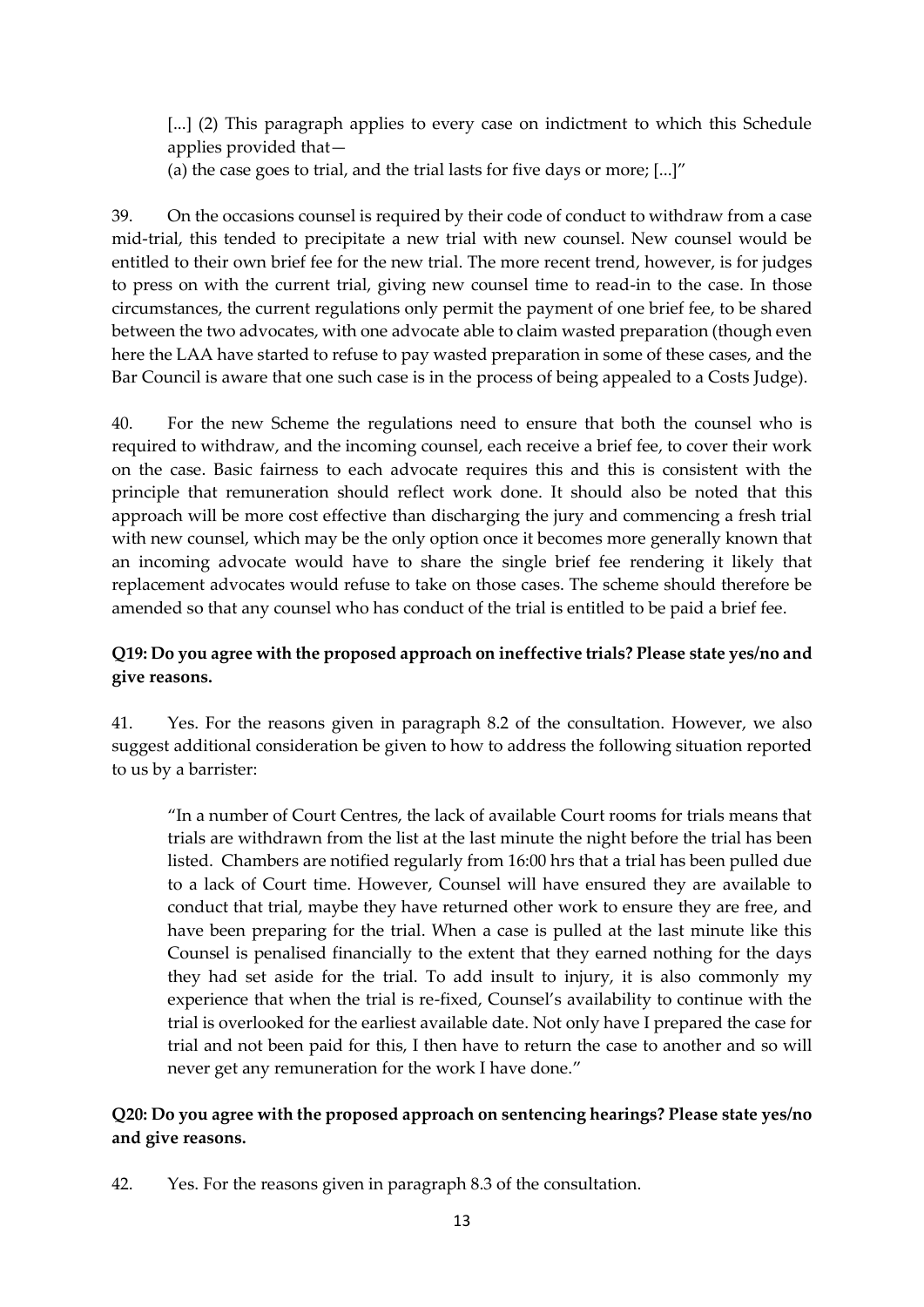# **Q21: Do you agree with the proposed approach on Section 28 proceedings? Please state yes/no and give reasons.**

43. Yes. For the reasons given in paragraph 8.4 of the consultation.

# **Q22: Do you agree with the design as set out in Annex 1 (proposed scheme design)? Please state yes/no and give reasons.**

44. Yes. For the reasons given in paragraphs 7-14 of this response.

# **Q23: Do you agree that we have correctly identified the range of impacts of the proposals as currently drafted in this consultation paper? Please state yes/no and give reasons.**

45. The impacts will only be properly known in the light of experience of the operation of the Scheme. This is why it is imperative that a mechanism be established for regular review, which includes representation from the profession. The Bar Council is committed to encouraging the diversity of the profession. Retention of women at the Bar remains a particular issue that the Bar Council continues to work to address. As stated in paragraph 14 of this response, the current AGFS is not as graduated as intended and does not enable career development, with the result that many barristers reach a stage where they either move to better remunerated commercial work, or leave the Bar. A more graduated scheme could help with retention and therefore diversity, given that almost equal numbers of men and women start at the Bar<sup>11</sup>, but the number of women barristers declines over time<sup>12</sup>.

# **Q24: Have we correctly identified the extent of the impacts of the proposals, and forms of mitigation? Please state yes/no and give reasons.**

46. See answer to Q23.

**Q25: Do you consider that the proposals will impact on the delivery of publicly funded criminal advocacy through the medium of Welsh? Please state yes/no and give reasons.**

47. No.

**Bar Council 2 March 2017**

1

*For further information please contact Adrian Vincent, Head of Policy: Remuneration and Employed Bar*

<sup>11</sup> [https://www.barstandardsboard.org.uk/media-centre/research-and-statistics/statistics/pupillage](https://www.barstandardsboard.org.uk/media-centre/research-and-statistics/statistics/pupillage-statistics/)[statistics/](https://www.barstandardsboard.org.uk/media-centre/research-and-statistics/statistics/pupillage-statistics/)

<sup>12</sup> [https://www.barstandardsboard.org.uk/media-centre/research-and-statistics/statistics/practising](https://www.barstandardsboard.org.uk/media-centre/research-and-statistics/statistics/practising-barrister-statistics/)[barrister-statistics/](https://www.barstandardsboard.org.uk/media-centre/research-and-statistics/statistics/practising-barrister-statistics/)